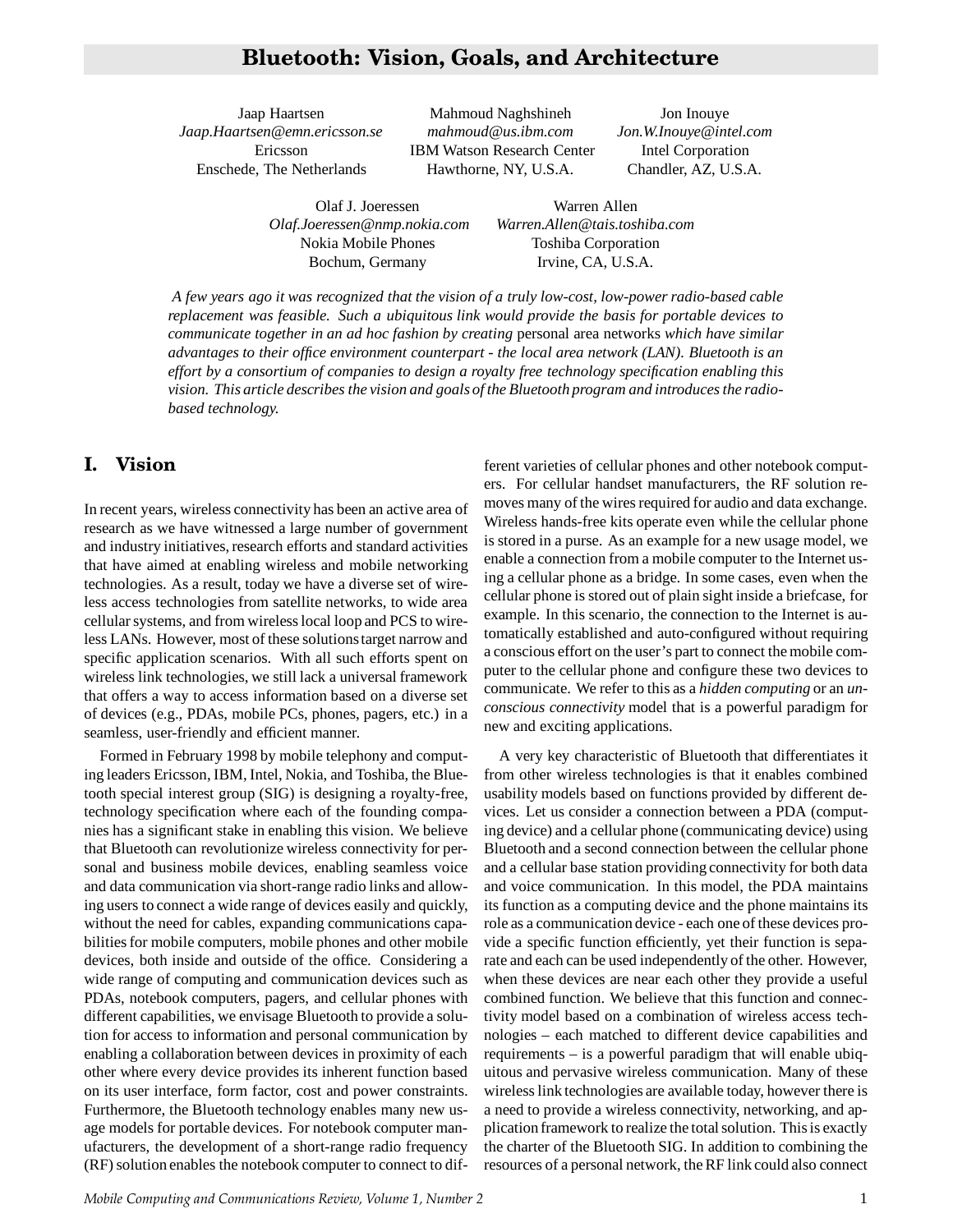the personal network to the wired infrastructure. A data access point in an office, conference room, or airport kiosk would act as an information gateway for a notebook computer or cellular handset.

The remainder of this paper is organized as follows. Section II describes the goals the Bluetooth SIG hopes to achieve. Section III provides an overview of the Bluetooth architecture as it currently exists. Section IV compares the Bluetooth SIG to other industry initiatives involving wireless technology and Section V summarizes the article.

# **II. Goals**

### **A. New Usage Models**

The Bluetooth SIG is attempting to enable new usage models and create additional benefits for users of portable telephony and computer products. In addition to the examples presented in Section I, the SIG wants to enable the following future possibilities.

- *The Three-in-One Phone.* In this scenario, you are able to use the same phone wherever you are. When you're at the office, your phone functions as an intercom (no telephony charge). At home, it functions as a portable phone (fixed line charge). And when you're outdoors, the phone functions as a mobile phone (cellular charge).
- *The Briefcase Trick.* Use e-mail while your notebook is still in the briefcase. When your notebook receives an email, you'll get an alert on your mobile phone. You can also browse all incoming e-mails and read those you select in the mobile phone's window.
- *The Automatic Synchronizer.* Automatic background synchronization keeps you up-to-date. Automatic synchronization of data on your desktop, notebook, personal digital assistant(PDA), and mobile phone. For instance, as soon as you enter your office the address list and calendar in your notebook will automatically be updated to agree with the one in your desktop, or vice versa. Collect a business card on your phone and add it to your address list on your notebook PC.

## **B. System Challenges**

The usage models described above require various system requirements to be met. In this section, we review several requirements and the challenges they offer.

*Support for both voice and data.* The air protocol must support good quality real-time voice, where "good" is considered to be wired phone line quality. Voice quality is important to both end-users who are accustomed to it, and for speech recognition engines whose accuracy depends on it.

*Able to establish ad hoc connections.* The dynamic nature of mobility makes it difficult to make any assumptions about the operating environment. Bluetooth units must be able to detect other compatible units and establish connections to them. A

single unit must be able to establish multiple connections in additionto accepting new connections while connected. Ignoring a new connection requests while connected is confusing to the user and deemed unacceptable, especially if we want to support unconscious computing while retaining the ability to perform interactive operations!

*Able to withstand interference from other sources in an unlicenced band.* The Bluetooth radio operates in the unlicensed 2.4 GHz band where many other RF radiators are expected to exist. The fact that microwave ovens operating at this frequency is one reason why this band is unlicensed in most countries. The challenge is to avoid significant degradation in performance when other RF radiators, including other personal area networks in nearby use, are in operation.

*Worldwideuse.* Not only are "standard" cables equipped with a variety of connectors, different standards exists in different geographical locationsthroughoutthe world. Experienced mobile travelers are accustomed to carrying around a number of different power, phone, and network connectors. The challenge here is very regulatory in nature with many governments having their own set of restrictions on RF technology. And while the 2.4 GHz band is unlicensed through most parts of the world, it varies in range and offset in a number of different countries.

*Similar amount of protection compared to a cable.* In addition to the radio's short-range nature and spread spectrum techniques, Bluetooth link protocols also provide authentication and privacy mechanisms. Users certainly don't want others listening in on their conversations, snooping their data transmissions, or using their cellular phones for Internet access.

*Small size to accommodate integration into a variety of devices.* The Bluetooth radio module must be small enough to permit integration into portable devices. Wearable devices in particular, such as mobile phones, headsets, and smart badges have little space to spare for a radio module.

*Negligible power consumption compared with the device in which the radio is used.* Many Bluetooth devices will be battery powered. This requirement implies the integration of the Bluetooth radio should not significantly compromise the battery lifetime of the device.

*Encourage ubiquitous deployment of the technology.* To achieve this goal, the SIG is designing an open specification defining the radio, physical, link, and higher level protocols and services necessary to support the usage models in the vision. The Specification will be made available under favorable adoption terms, including royalty free, to SIG members.

## **C. The Specification**

The Bluetooth Specification defines the requirements ensuring interoperable operation between Bluetooth devices from different manufacturers. The Bluetooth Specification is work-inprogress and any material presented here is preliminary and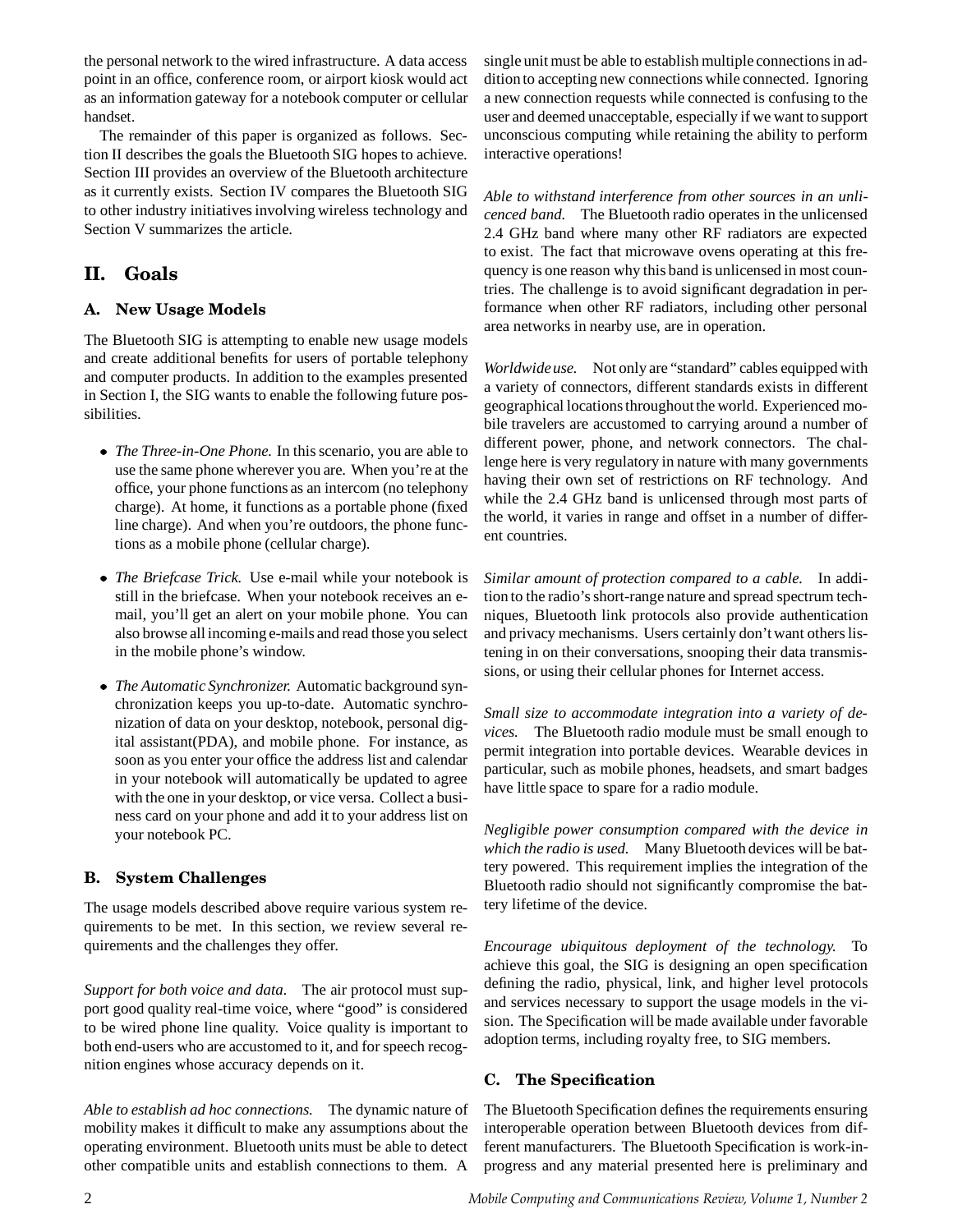

Figure 1: Application Framework

subject to change without notice.<sup>1</sup> The Specification draft is composed of two sets of documents: the radio and protocoldefinitions, and the compliance requirements.

Figure 1 outlines the application framework in the context of the radio and protocol stack. The Radio takes care of sending and receiving modulated bitstreams. The Baseband (BB) protocol defines the timing, framing, packets, and flow control on the link. The Link Manager (LM) assumes the responsibility of managing connection states, enforcing fairness among slaves, power management, and other management tasks. The Logical Link Control handles multiplexingof higher level protocols, segmentation and reassembly of large packets, and device discovery. Audio data is mapped directly on to the Baseband while audio control is layered above the logical link control. Above the data link layer, RFCOMM and network level protocols provide different communication abstractions. RF-COMM provides serial cable emulation using a subset of the ETSI GSM 07.10 standard [2]. Other parts of the Bluetooth Specification deal with interoperability with other protocols and protocol stacks. Defining TCP/IP over Bluetooth requires that bridging, address resolution, MTU definition, and multicast/broadcast mappings be solved. To accelerate the number of wireless-specific applications, the Bluetooth SIG is contemplating interoperability with higher layer IrDA<sup>2</sup> and WAP protocol stacks.<sup>4</sup> For example, IrOBEX [4] defines a transportindependent format and session protocol for object exchange and is used as the basis for a variety of applications from exchanging files and business cards to synchronizing address book and calendar schedules.

The compliance requirements section of the Specification



Figure 2: Scatternet Example

defines the radio and protocol features that are required for different classes of devices. Due to the wide variety of possible Bluetooth devices, different sets of requirements are needed. For example, one would not expect an audio headset to have the same minimum requirements as a notebook computer. The goal of the Specification's compliance section is ensuring that any device wearing a Bluetooth "logo" supports a minimum set of benefits for its user.

### **III. The Bluetooth Architecture**

Bluetooth has been specified and designed with emphasis on robustness and low cost. Itsimplementation is based on a highperformance, yet low cost, integrated radio transceiver. Bluetooth is targeted at mobile and business users who need to establish a link, or small network, between their computer, cellular phone and other peripherals. The required and nominal range of Bluetooth radio is thus set to 10 meters (with 0 dBm output power). To support other uses, for example the home environment, the Bluetooth chipset can be augmented with an external power amplifier to extend the range (up to 100m with +20dBm output power). Auxiliary baseband hardware to support, for example, four or more voice channels can also be added. These additionsto the base chip set are fully compatible with the nominal specification and may be added depending on the application.

 Figure 2 illustrates an example scatternet, with one unit par-Bluetoothoperates in the international2.4 GHz ISM band, at a gross data rate of 1 Mbit/second, and features low energy consumption for use in battery operated devices. Bluetooth uses an ad hoc, *piconet* structure hereafter referred to as *scatternet*. ticipating in both piconets. With the scatternet technology described later in this document, it has been possible to achieve an aggregate throughput of over 10 Mbits/second or 20 voice channels within a fully expanded scatternet. The structure also makes it possible to extend the radio range by simply adding additional Bluetooth units acting as bridges at strategic places.

A single unit can support a maximum data transfer rate of 721 kbits/second or a maximum of 3 voice channels. A mixture of voice and data transfer is also possible in order to support multimedia applications. A robust voice coding scheme with a rate of 64kbits/second per voice channel is used. To sustain these transfer rates in busy radio environment, a packet switching protocol with frequency hopping and advanced cod-

<sup>&</sup>lt;sup>1</sup> The Bluetooth SIG disclaims all liability, including liability for infringement of any proprietary rights, relating to use of information in this article. No license, express or implied, by estoppel or otherwise, to any intellectual property rights is granted herein.

 ${}^{2}$ Infrared Data Association. See http://www.irda.org.

<sup>&</sup>lt;sup>3</sup> Wireless Application Protocol Forum. See http://www.wapforum.org.

<sup>&</sup>lt;sup>4</sup> Third party brands and names are the property of their respective owners.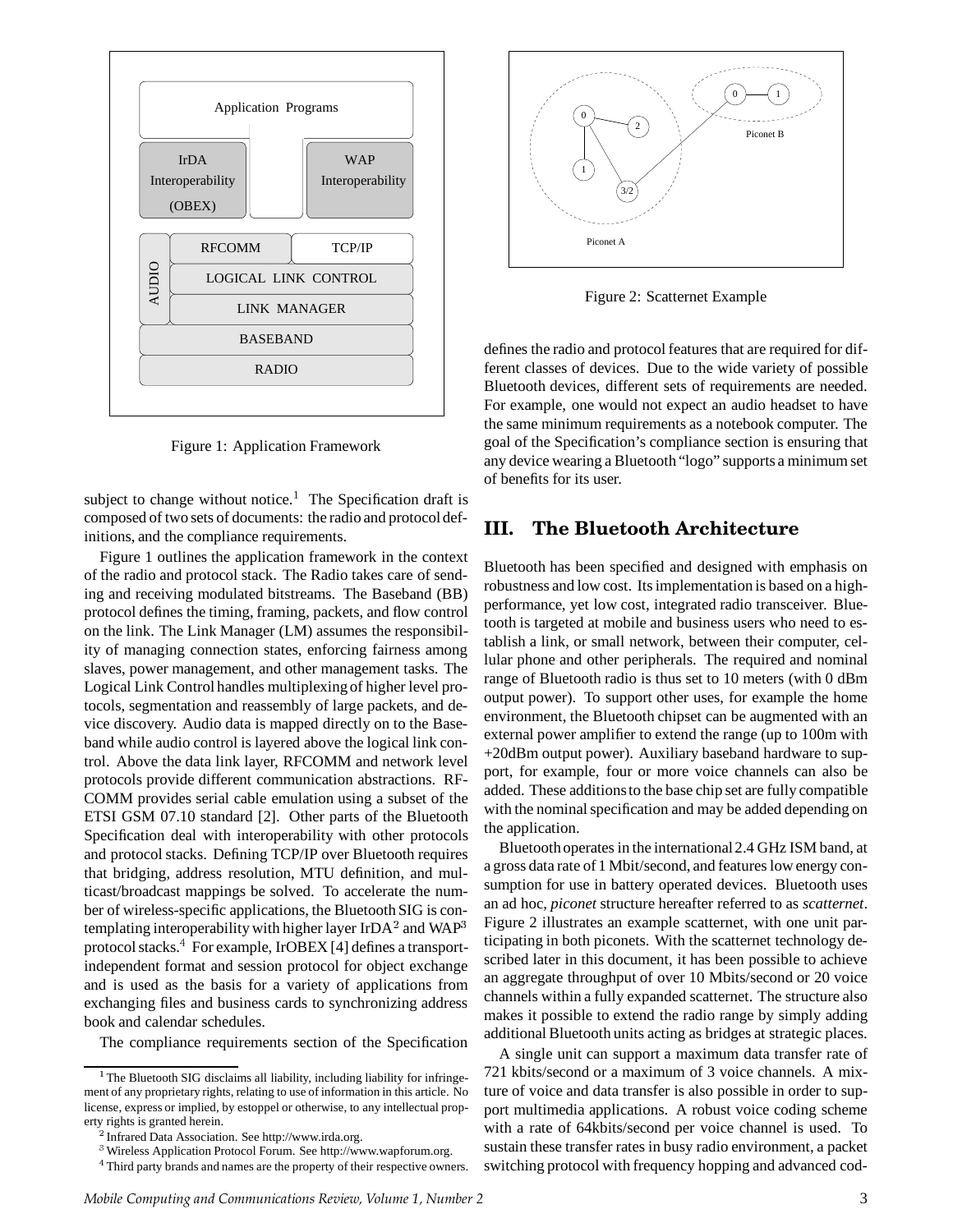ing techniques are employed. It should also be mentioned that the Bluetooth features a graceful degradation of both voice and data transfer rates in busy RF environments.

#### **A. Master/Slave definitions**

In the Bluetooth network all units are peer units with identical hardware and software interfaces distinguished by a unique 48bit address. At the start of a connection, the initializing unit is temporarily assigned as a master. This assignment is valid only during this connection. It is the master which initiates the connection and controls the traffic on the connection. Slaves are assigned a temporary 3-bit member address to reduce the number of addressing bits required for active communication.

#### **B. Network topology**

The Bluetooth network supports both point-to-point and pointto-multipoint connections. A piconet is the network formed by a master and one or more slaves. Each piconet is defined by a different frequency hopping channel. All units participating in the same piconet are synchronized to this channel.

### **C. Robust Air Protocol and Adaptive Range**

To achieve the highest possible robustness for noisy radio environments, Bluetooth uses a packet-switching protocol based on a frequency hop scheme with 1600 hops per second. The entire available frequency spectrum is used with 79 hops of 1 MHz bandwidth, defined analogous to the IEEE 802.11 standard [3]. This frequency hopping gives a reasonable bandwidth and the best interference immunity by utilizing the entire available spectrum of the open 2.4 GHz Industrial, Scientific, and Medical (ISM) band. Virtual channels are defined using pseudo-random hop sequences.

The frequency hopping scheme is combined with fast Automatic Repeat Request (ARQ), cyclic redundancy checks (CRC), and Forward Error Correction (FEC) for data. For voice a continuous variable slope delta modulation (CVSD) scheme is used. All of this results in a very robust link for both data and voice.

To save power and minimize radio interference problems, a RSSI (Received Signals Strength Indicator) with a 72 dB dynamic range will be employed. The RSSI will measure the signal received from different units and adapt the RF output power to the exact requirement in each instance. That is, with a mouse or headset, the output power could be limited to a 1 m range, whereas a handset may need a range of 100 m or more.

### **D. Establishing network connections**

When first establishing a network or adding components to a piconet, the units must be identified. Units can be dynamically connected and disconnected from the piconet at any time. Two available optionslead to connection times of typically 0.64 and 1.28 seconds respectively. This applies when the unit address is known and not more than about 5 hours have elapsed since the previous connection. A unit does not need to be connected at all times since only a typical delay of under one second is required to start a transaction. Hence, when not in use, the unit can be in a sleep state (STANDBY) most of the time where only

a Low Power Oscillator (LPO) is running. This is, of course, beneficial for battery operation.

Before any connections are made, all units are in standby mode. In this mode, an unconnected unit will only listen to messages every 1.28 seconds or 2.56 seconds depending on the selected option. Each time a unit wakes up, it will listen on one of 32 hop frequencies defined for this unit.

The connect procedure is initiated by one of the units, the master. A connection is made either by a PAGE message if the address is already known, or by the INQUIRY message followed by a subsequent PAGE message if the address is unknown. In the initial PAGE state, the paging unit (which is the master) will send a train of 16 identical page messages on 16 different hop frequencies defined for the unit to be paged (the slave). The train covers half the sequence of frequencies in which the slave can wake up. It is repeated 128 or 256 times (1.28 or 2.56 seconds) depending on the needs of the paged unit. If no response is received after this time, the master transmits a train of 16 identical page messages on the remaining 16 hop frequencies in the wake-up sequence. The maximum delay before the master reaches the slave is 2 times 1.28 seconds or 2.56 seconds if a periodicity of 1.28 seconds was chosen for paging and 5.12 seconds with 2.56 seconds periodicity respectively. This allows devices to trade off between access delay and standby power savings.

The hop frequencies in the first page train are based on the master's slave clock estimate. The train will include the estimated wake-up hop, and 8 hops before and 7 hops after this hop. As a result, the estimate can be  $\pm$  7 hops in error and still the master reaches the slave with the first page train. Because the estimate is updated at each connection establishment, the acquisition delay is shorter when a shorter time has elapsed since the units were last connected. With a Low Power Oscillator (LPO) inaccuracy better than  $\pm 250$  ppm, the first train is still valid after at least 5-hours lapse with no connection.

That is, for a time period of at least 5 hours since the last connection, the average acquisition times are 0.64 seconds and 1.28 seconds respectively. If the first train does not cover the slave's wakeup frequency, the second train does and the average acquisition delays are 1.92 seconds and 3.84 seconds.

The INQUIRY message is typically used for finding public printers, faxes and similar equipment with an unknown address. The INQUIRY message is very similar to the page message but may require one additional train period to collect all the responses.

If no data needs to be transmitted, the units may be put on HOLD where only an internal timer is running. When units go out of HOLD mode data transfer can be restarted instantaneously. Units may thus remain connected, without data transfer, in a low power mode. The HOLD is typically used when connecting several piconets. It could also be used for units where data needs to be sent very infrequently and low power consumption is important. A typical application would be a room thermostat which may need to transfer data only once every minute.

Two more low power modes are available, the SNIFF mode and the PARK mode. If we list the modes in increasing order of power efficiency, then the SNIFF mode has the higher duty cycle, followed by the HOLD mode with a lower duty cycle, and finishing with the PARK mode with the lowest duty cycle.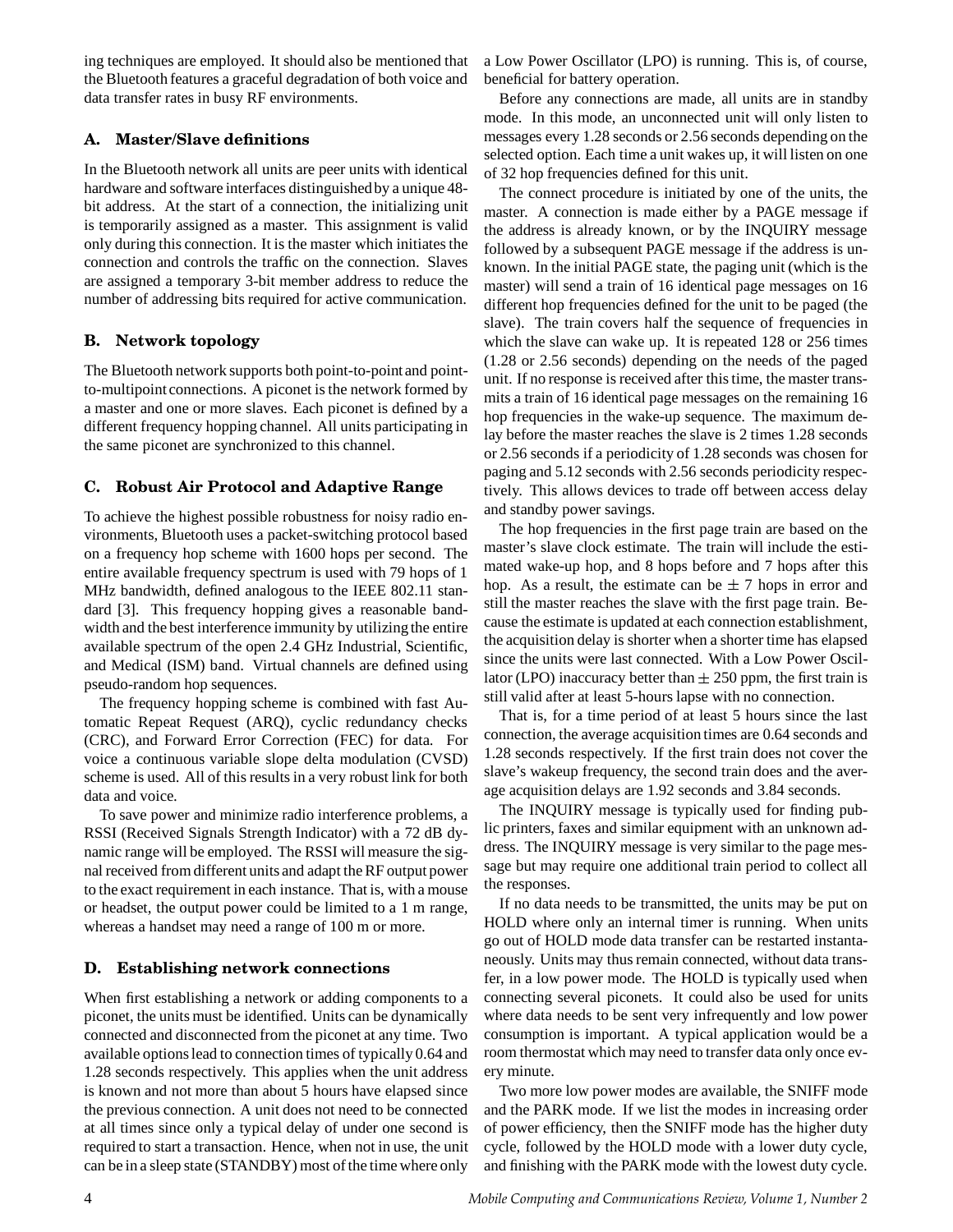Figure 3 describes the various possible connection states.



Figure 3: Connection State Machine

#### **E. Link types**

Once a Bluetooth unit has been connected to a piconet it may communicate by means of two link types. That is, between any two members of the piconet forming a master-slave pair. Two link types are supported. These links are:

- Synchronous Connection Oriented (SCO) link
- Asynchronous (or isochronous) Connectionless (ACL) link.

Different link types may apply between different master-slave pairs of the same piconet and the link type may change arbitrarily during a session. The link type defines what type of packets can be used on a particular link. On each link type, 16 different packet types can be used. The packets differ in function and data bearing capabilities. For full duplex transmissions a Time Division Duplex scheme is used. Each packet is transmitted in a different hop channel than the previous packet.

An SCO link is a point-to-point full-duplex link between the master and a slave. This link is established once by the master and kept alive until being released by the master. The SCO link is typically used for a voice connection. The master reserves the slots used for the SCO link on the channel.

The ACL link makes a momentary connection between the master and any of the slaves for the duration of one frame (master-to-slave slot and slave-to-master slot). No slots are reserved. The master can freely decide which slave to address and in which order. The member subaddress in the packet header determines the slave. A polling scheme is used to control the traffic from the slaves to the master. The link is intended for asynchronous or isochronous data. However, if the

*Mobile Computing and Communications Review, Volume 1, Number 2* 5

master uses this link to address the same slave at regular intervals, it becomes a synchronous link. The ACL link supports both symmetric and asymmetric modes. In addition, modes have been defined with or without FEC, and with or without CRC and ARQ.

#### **F. Packet Definition**

A packet (see Figure 4 consists of three fields: a 72-bit access code, a 54-bit header, and a payload of variable length (2- 342 bytes). Packets may consist of the (shortened) access code only, the access code and the header, or the access code, header and payload.

| 72<br><b>LSB</b>   | 54            | 16-2745<br><b>MSB</b> |
|--------------------|---------------|-----------------------|
| <b>ACCESS CODE</b> | <b>HEADER</b> | PAYLOAD               |

Figure 4: Typical packet format

The packet starts with a 72-bit channel access code. This access code is used for synchronization, DC offset compensation and identification. The access code identifies all packets exchanged on the channel of the piconet: all packets sent in the same piconet are preceded by the same channel access code. In the receiver of the Bluetooth unit, a sliding correlator correlates against the access code and triggers when a threshold is exceeded. This trigger signal is used to wake up the entire signal processing of the receiver. In addition, it is used to fix the receive timing. The correlator remains active during the entire search window: when a new correlation value is found which is larger than a previous correlation value which initially triggered the receiver, the entire receiver is reset and triggered again. The channel access code consists of a preamble, a sync word, and a trailer, see Figure 5. Both preamble and trailer are fixed bit patterns.



Figure 5: Channel Access Code

The preamble is a fixed zero-one pattern of 4 symbols used to facilitate DC compensation. The sequence is either 1010 or 0101, depending on whether the LSB of the following access code is 1 or 0 respectively. The sync word is a 64-bit code and is derived from the master's lower address part (LAP) of its 48 bit unique address. The code guarantees large Hamming distance between sync words based on different addresses. In addition, it has good auto- and cross-correlation properties which improves the timing synchronization process. Like the preamble, the trailer is a fixed zero-one pattern of four symbols used for fine compensation. The sequence is either 1010 or 0101 de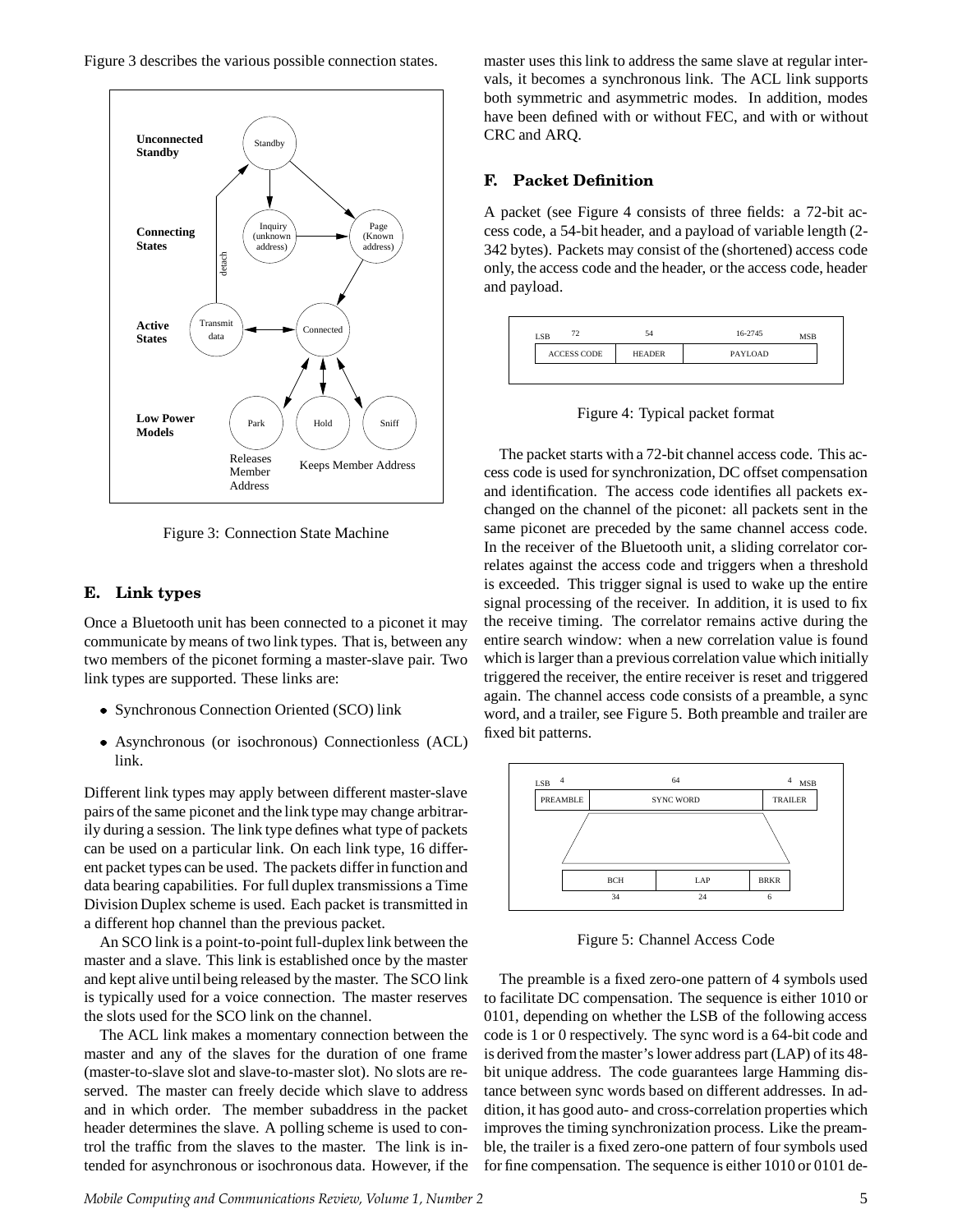pending on whether the MSB of the sync word is 0 or 1 respectively.



Figure 6: Header format

The header, shown in Figure 6, contains lower-level link control information. It consist of 6 fields: a 3-bit sub address (M ADDR), a 4-bit packet type (TYPE), a 1-bitflow control bit (FLOW), a 1-bit acknowledge indication (ARQN), a 1 bit sequence number (SEQN), and an 8-bit header error check (HEC). The total header information consists of 18 bits, but is protected with a 1/3 forward-error correction coding resulting in a 54-bit header length.

**M ADDR:** This field represents a member address used to distinguish the active participants on the piconet. With the M ADDR, the master can separate the different slave active on the piconet. This M ADDR is assigned temporarily to a unit for the time it is active on the channel. Packets exchanged between the master and the active slave all carry the M ADDR of this slave. The all-zero address is reserved for broadcasting purposes. Slaves in the PARK mode are inactive but are still locked to the FH channel. The parked slaves do not use an M\_ADDR but their full 48-bit unique address.

**TYPE:** Sixteen different types of packets can be distinguished. The 4-bit TYPE code specifies which packet type is used. Important to note is that the interpretation of the TYPE code depends on the physical link type associated with the packet. First, it shall be determined whether the packet is a SCO or an ACL packet. Then, it shall be determined which of the SCO packet types or ACL packet types we are dealing with. The TYPE code also reveals how many slots the current packet will occupy. This allows the non-addressed receivers to go to sleep for the duration of the occupied slots.

**FLOW:** This bit is used for flow control over the ACL link. When the RX buffer for the ACL connection in the recipient is full and is not emptied by the link support unit, a STOP indication (FLOW=0) is returned to stop the transmission of data temporarily. Note, that the STOP signal only concerns ACL packets. Packets including only link control (POLL and NULL packets) or SCO packets can still be received. When the receive buffer is empty, a GO indication (FLOW=1) is returned. When no packet is received or the received header is in error, a GO is assumed implicitly.

**ARQN:** This is an acknowledge field to inform the sender whether the reception of the packet in the preceding slot was successful ( $ARQN=1$ ) or unsuccessful ( $ARQN=0$ ). When no valid ARQN field is received, ARQN=0 is assumed implicitly. ARQN=0 is the default value. The ARQN is piggy-backed in the return packet. The success of the reception is checked by means of a cyclic redundancy check (CRC) which is added to each payload that contains data. An unnumbered ARQ scheme is used which means that the ARQN relates to the packet just received.

**SEQN:** This is a numbering field to distinguish new packets from retransmitted packets. The SEQN bit is toggled for each new packet transmission. A retransmitted packet keeps the same SEQN bit. If two consecutive packets are received with the same SEQN bit, the second packet is ignored.

**HEC:** Each header has a header-error-check to check the header integrity. The HEC consist of an 8-bit word generated by the polynomial 647 (octal representation). Before generating the HEC, the HEC generator is initialized with the 8-bit upper address part (UAP) of the master identity. The HEC is then calculated over the 10 header bits. Before checking the HEC, the receiver must initialize the HEC check circuitry with the proper 8-bit UAP. If the HEC fails, the entire packet is discarded.

## **G. Packet types**

The 4-bit TYPE code in the packet header specifies 16 different packet types. The packet types have been divided into 4 segments. The first segment consists of 4 packets and is reserved for control packets common to all physical link types. The second segment consists of 6 packets and is reserved for packets occupying a single time slot. The third segment consists of 4 packets and is reserved for packets occupying three time slots. The fourth segment consists of 2 packets and is reserved for packets occupying five time slots. The slot occupancy is reflected in the segmentation and can directly be derived from the type code. Table 1 summarizes the packets defined for the SCO and ACL link types.

At this moment, four different SCO packets have been defined. So far, only single-slot packets have been defined. SCO packets are typically used for synchronous information like voice. The packets differ in the amount of FEC coding applied and whether part of the packet is reserved for data as well as voice. For the ACL link, 6 different packet types have been defined. They differ in the in the amount of data carried, in the presence of absence of FEC coding, and whether ARQ is applied or not.

## **H. Error correction**

There are three error-correction schemes defined for Bluetooth: 1/3 rate FEC, 2/3 rate FEC, and an ARQ scheme for data. The purpose of the FEC scheme on the data payload is to reduce the number of retransmissions. However, in a reasonable errorfree environment, FEC gives unnecessary overhead that reduces the throughput. Therefore, the packet definitions given in Section G have been kept flexible to use FEC in the payload or not, resulting in the DM and DH packets for the ACL link and the HV packets for the SCO link. The packet header is always protected by a 1/3 rate FEC; it contains valuable link information and should survive more bit errors.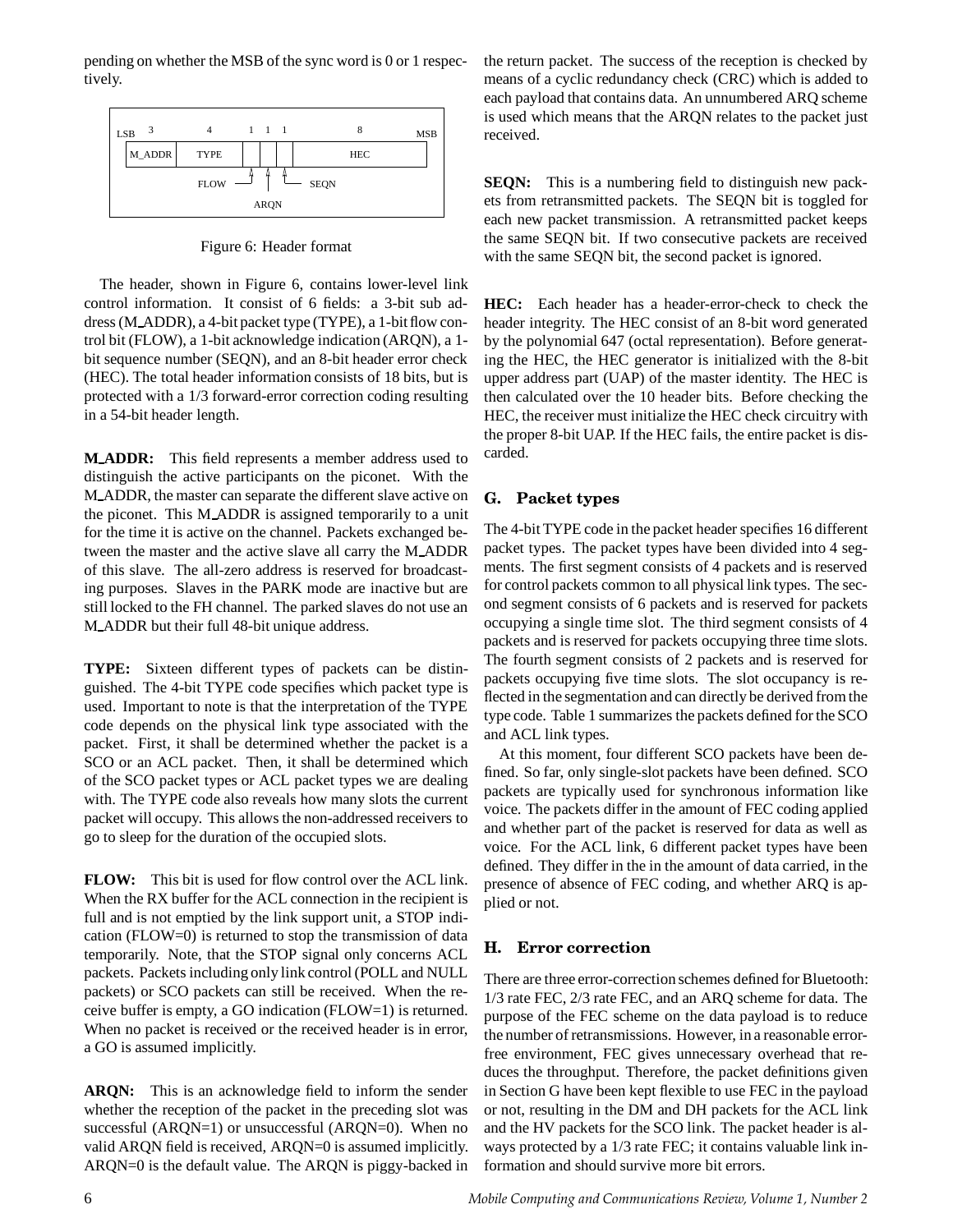| Segment | TYPE | <b>SCO</b> link | <b>ACL</b> link |
|---------|------|-----------------|-----------------|
|         | 0000 | <b>NULL</b>     | <b>NULL</b>     |
| Control | 0001 | <b>POLL</b>     | <b>POLL</b>     |
| Packets | 0010 | <b>FHS</b>      | <b>FHS</b>      |
|         | 0011 | DM1             | DM1             |
|         | 0100 |                 | DH <sub>1</sub> |
| Single  | 0101 | HV1             |                 |
| Slot    | 0110 | HV2             |                 |
| Packets | 0111 | HV3             |                 |
|         | 1000 | DV              |                 |
|         | 1001 |                 | AUX1            |
|         | 1010 |                 | DM3             |
| 3-Slot  | 1011 |                 | DH <sub>3</sub> |
| Packets | 1100 |                 |                 |
|         | 1101 |                 |                 |
| 5-Slot  | 1110 |                 | DM <sub>5</sub> |
| Packets | 1111 |                 | DH5             |

Table 1: Packets defined for SCO and ACL link types

#### **I. Speech coding**

In the Bluetooth system, two speech coding schemes are supported, Continuous Variable Slope Delta (CVSD) Modulation, and logarithmic Pulse Coded Modulation (logPCM), both operating at 64 kbits/second. The default speech coder is the more robust CVSD coder.

The CVSD coder is a waveform coder applying a delta modulation scheme[5]. To reduce slope-overload effects, syllabic companding is applied: the delta step size is adapted according to the average signal slope. The interface to the CVSD speech coder is 8000 samples/second linear PCM. The CVSD degrades gracefully in a noisy environment. Increasing interference is experienced as a growing background noise.

The alternative speech coding is basic logPCM. The 16-bit linear PCM at 8000 samples/second is compressed to 8-bit log-PCM at 8000 samples/second using A-law or  $\mu$ -law compression.

#### **J. Authentication and Privacy**

In order to provide user protection and information secrecy, the system has to provide security measures both at the application layer and the physical layer. These measures shall be appropriate for a peer environment. This means that in each Bluetooth unit, the authentication and encryption is implemented in the same way. Bluetooth specifies a base level encryption, which is well suited for silicon implementation, and an authentication algorithm, which also provides devices which don't necessarily have host processing capabilities a level of security. In addition, future ciphering algorithms can be supported in a backwards compatible way using version negotiation.

The main features are:

- Challenge-response routine for authentication
- Session key generation. Session keys can be changed at any time during a connection
- Stream-cipher

Table 2: Protection Entities

| Entity                   | <b>Size</b> |
|--------------------------|-------------|
| <b>Bluetooth address</b> | 48 bits     |
| private user key         | 64 bits     |
| <b>RAND</b>              | 128 bites   |

In general security problems, three entities are used: a public entity which is unique for each user, a secret entity, and a random entity which is different for each new transaction. The three entities and their sizes as used in Bluetooth are summarized in Table 2.

The Bluetooth address is 48-bits in length and unique for each Bluetooth unit. Bluetooth addresses are publicly known, and can either be obtained via Man-Machine interactions (MMI), or automatically via an inquiry routine. The user key is a 64-bit secret key which is derived during initialization but is further never disclosed. The RAND is a random number which will be derived from a pseudo-random process in the Bluetooth unit.

#### **IV. Other Wireless Initiatives**

This section describes the history and focus of several other wireless industry groups and compares their vision and goals to those of the Bluetooth SIG.

#### **A. IrDA (http://www.irda.org/)**

The Infrared Data Association (IrDA) is a non-profit corporation established in 1993 to set and support hardware and software standards for infrared communication links. The IrDA protocol stack is designed to support usage models similar to those of Bluetooth. Legacy serial-cable-oriented applications are supported via cable emulation while new IR-specific APIs support the development of applications able to take advantage of the full capabilities of the IR link management and transport protocols. There are already IrDA-compliant interfaces on many printers, handheld computers, notebook computers, and digital still image cameras. The advantages of IR over RF include reduced cost, lower standby power, higher bandwidth, and less regulations governing global use. The most significant disadvantage of IR is the line-of-sight restriction that constrains Bluetooth's vision of hidden and unconscious computing.

The Bluetooth SIG believes in promoting the development of applications that work over either IR or RF. The application developer, and especially the user, should not care what physical medium is used. To achieve this, the Bluetooth SIG is working on interfacing with the higher-level IrDA protocols and has approached the IrDA to achieve interoperabilityacross both wireless media.

#### **B. IEEE 802.11 (http://www.ieee.org/)**

The IEEE 802.11 standard defines RF and IR physical layers, Media Access Control (MAC) layer for LAN connectivity and additional access point and security protocols. Generally speaking, IEEE 802.11 defines a larger set of physical layers